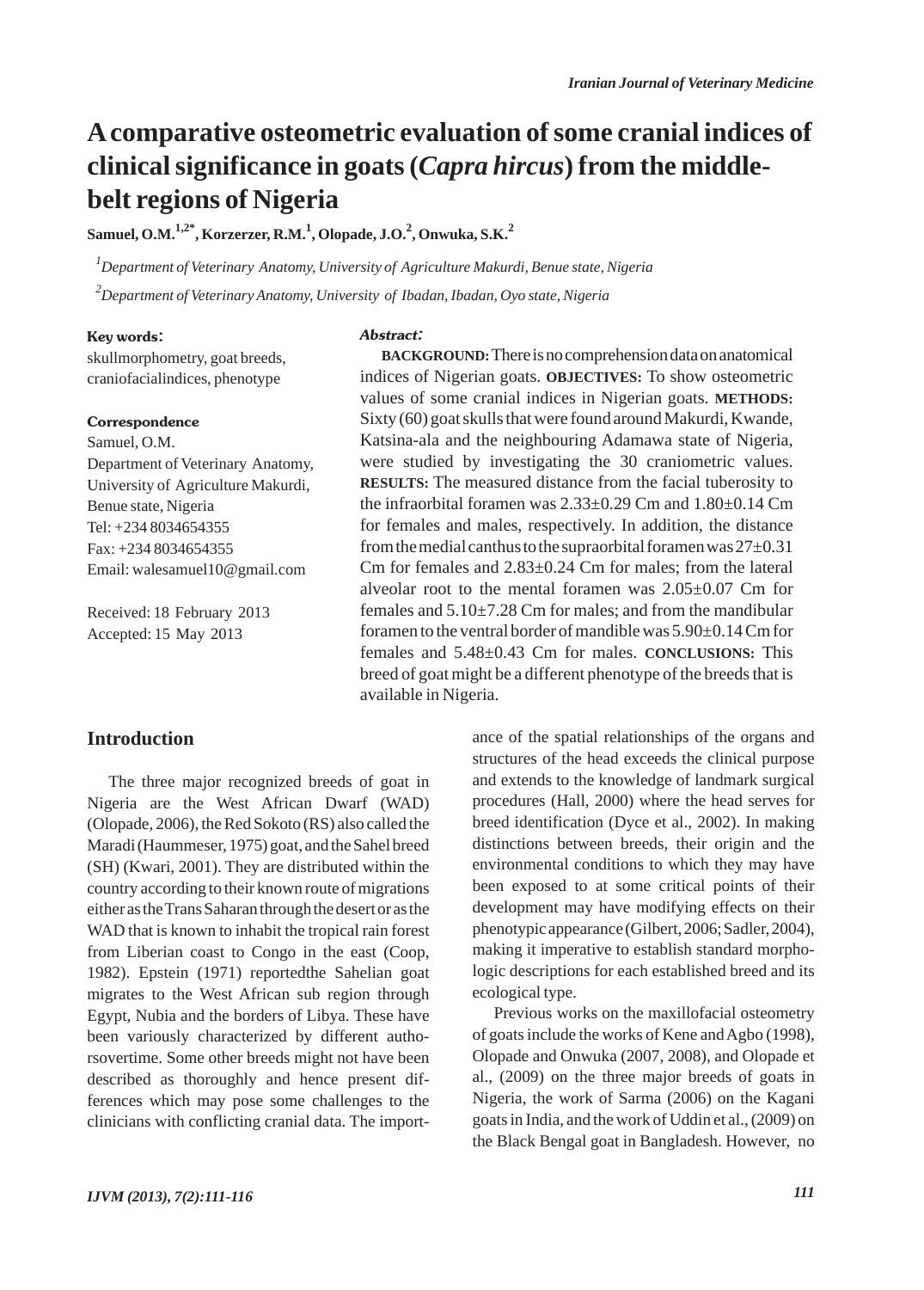information exists in the literature on the goats found in the middle belt regions of Nigeria.

This work investigates some cranial features of goats that are found in the middle belt regions of Nigeria and therefore seeks to establish the presence of this type of goat and the modifying influence of migrations and climate variations on their phenotypic appearance.

### **Materials and Methods**

Atotal of sixty (60) skulls were used for this study. The animals were from the middle belt regions of Makurdi and KwandeKatsina-ala in the Benue state, and the surrounding state of Adamawa; the ages were estimated based on the dental eruptions and wears (Habel, 1975). The heads were obtained after restraining and quick decapitation. They were frozen immediately after.

The goat heads were processed individually according to the skull maceration process as described by Olopade and Onwuka (2008) and Onar et al., (1999).

The measured variables and their acronyms: 1. Distance from the facial tuberosity to the infraorbital foramen (FT-If). The highest point on the facial tuberosity to the midpoint of the infraorbital foramen

2. Distance from the medial canthus to the supraorbital foramen (MC- Sf). It was measured by caudal diagonal line from the medial canthus along the orbit to the midpoint of the supraorbital foramen on the frontal bone.

3. Supraorbital foramen to the frontal eminence (SF-Fe). Vertical line from the midpoint of the supraorbital foramen to the frontal eminence.

4. Infraorbital foramen to alveolar root of the second premolar  $(IF-AP<sub>2</sub>)$ . Vertical line from the infraorbital foramen to the cranial limit of the alveolar root of the  $2^{nd}$  premolar (P<sub>2</sub>).

5. Skull length (SK-L). From the rostral border of the incisive bone to the occipital crest.

6. Skull height (SK-H). From the ventral border of the mastoid process to the frontal eminence.

7. Skull breadth (SK-B). Distance between the two orbital bony rims.

8. Distance from the lateral alveolar root to the mental foramen (LA-M). Horizontal line from the lateral alveolar root of the  $4^{th}$  incisor (I4) to the midpoint of mental foramen.

9. Maximum circumference of the right and left orbital rims (MCrO and MClO).

10. Mental foramen to the alveolar root of the first premolar  $(MF-AP<sub>1</sub>)$ . Horizontal line from the midpoint of the mental foramen to the cranial limit of the lateral alveolar root of the  $1<sup>st</sup>$  premolar (P<sub>1</sub>).

11. Mental foramen to the ventral border of the mandible (MF-Vb). Vertical line from the midpoint of the mental foramen to the ventral border.

12. Mental foramen to the caudal border of mandible (MF-Cb).

13. Mandibular symphyseal length (MsL). From the lateral alveolar root of the 1st incisor (I1) rostral limit of symphysis to the caudal limit of symphysis on the ventral aspect.

14. Mandibular symphyseal breadth (MsB). Distance measured across the lateral edge of the left 4th incisor to the lateral edge of the right incisor no. 4 measured medially.

15. Length of diastemal gap (DGL). From the lateral alveolar root of the  $4<sup>th</sup>$  incisor to the cranial limit of the 1st premolar on the body line.

16. Interdiastemal distance (IDd). From the lateral alveolar root of the left 1<sup>st</sup> premolar (P<sub>1</sub>) to the lateral alveolar root of the  $2^{nd}$  right premolar (P<sub>2</sub>) on the medial side.

17. Inter-mental foramina distance (IMFd). Midpoint of the left mental foramen to the midpoint of the right mental foramen.

18. Mandibular thickness (Mtk). Width of the mandible at the 1st molar  $(M_1)$ , second molar  $(M_2)$ , and third molar  $(M_3)$ .

19. Mandibular length (MDL). From the lateral alveolar root of the first Incisor (I1) to the most caudal border of the mandible.

20. Mandibular foramen to ventral border of the mandible (MF-Vb). Vertical line from the ventral limit of mandibular foramen to the ventral border of mandible.

21. Mandibular foramen to caudal border of mandible (MF-Cb). Horizontal line from the vertical aspect of mandibular foramen to the caudal border of mandible.

22. Length of mandibular condyle (McL). Medial to lateral measurement of mandibular condyle.

23. Length of coronoid process (CRL). From the dorsal limit of the coronoid process to the base of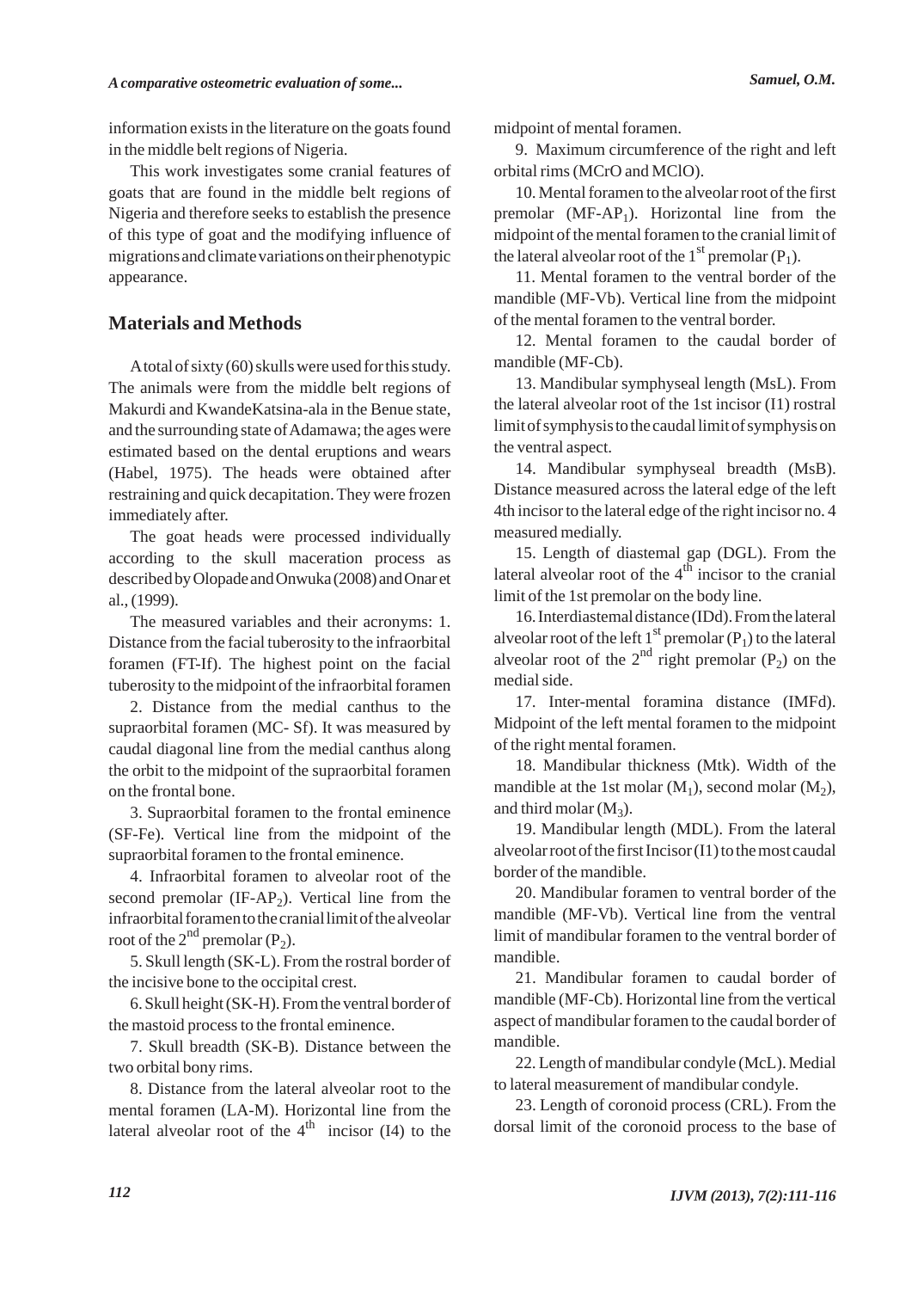mandibular notch.

24. Mandibular notch to ventral border of mandible (Mn-Vb). From the ventral aspect of mandibular notch to the ventral border of mandible.

25. Height of mandible (HM). From the dorsal limit of coronoid process to the ventral border of mandible.

26. Height of mandibular body (HMB). From the alveolar root of M1 to the ventral border of mandible.

27. Inter mandibular distance (IMD). Distance between the two mandibles.

(1) At their most caudal borders

 $(2) At M_3$ 

 $(3)$  At M<sub>1</sub>

28. Foramen magnum length (FML). Rostral to caudal measurement of the foramen magnum.

29. Foramen magnum width (FMW). Maximum width of the foramen magnum.

30. Foramen magnum height (FMH). Maximum height of the foramen magnum.

Skull data collection: The skulls osteometric variables were obtained using appropriate metric instruments; the procedure and the landmarks for each variable are described below. Some of them are depicted in Figures 1-4. The results were subjected to statistical analysis using the Graph pad prism 4 statistical software.

### **Results**

The mean distance from the facial tuberosity to the infraorbital foramen was 2.07±0.22 Cm in thepresent goats compared to 1.60±0.01 Cm for the West African Dwarf (WAD) breed, 1.77±0.11 Cm for the Sahel breed  $(SH)$ ,  $1.82 \pm 1.20$  Cm for the Red Sokoto  $(RS)$ , and 1.85±0.14 Cm for the Black Bengal goat (Olopade and Onwuka, 2007, Shawuluet al., 2008, Olopadeet al., 2009 and Uddin et al., 2009). The distance from the medial canthus to the supra orbital foramen in our study was 4.47±0.40 Cm while the distance from the lateral alveolar root to the mental foramen was 3.58±3.68 Cm compared to 1.84±0.76 Cm in the WAD, 1.96±0.02 Cm in the SH, and 1.60±0.34 Cm for the RS for the same landmark. These various cranial indices become important in the regional anaesthesia of the head for the rostral dental procedures of the upper jaw and the desensitization of the cornual process for dehorning (Hall, 2000). The mean distance from the infraorbital foramen to the alveolar root of P2 in the species of this study was  $2.17 \pm 0.47$  Cm which is longer those taken from the south eastern and south western parts of Nigeria (1.3.-1.6 ±0.21 Cm) (Olopade and Onwuka, 2005b), and from the Black Bengal  $(1.75 \pm 0.19 \text{ Cm})$ (Uddin et al., 2009). However, the observed dimensions in the present study are well correlated to the head to body lengths ratio of the goats as reported for the wild boar (SusscrufoLeucomyces) (Abe, 1989). The middle belt region falls within 6ºN and 12ºN of the equator. The migrating animals from east Africa pass through the northern parts of the Cameroons and enter Nigeria. The vegetation cover in these areas is known to be guinea savannah (Happold, 1989), especially in periods in which the rains begin to dwindle (November-March) but the daily temperature remains between 20ºC to 26ºC. The migration route taken by the nomadic pastoralists and their cattle, and the Sahelian goats, is through Niger Republic and Sudan. As they make their way from Libya (Ngereet al., 1984) through the Sahel and

Table 1. Measurements of skull parameters based on sex.

|                |                    |                  | Parameter (Cm) Male (Mean $\pm$ SD) Female (Mean $\pm$ SD) |
|----------------|--------------------|------------------|------------------------------------------------------------|
| 1              | $FT-If$            | $1.80 \pm 0.14$  | $2.33 \pm 0.29$                                            |
| $\overline{c}$ | MC-Sf              | $2.83 \pm 0.24$  | $3.27 \pm 0.31$                                            |
| 3              | SF-Fe              | $2.65 \pm 0.17$  | $2.53 \pm 0.15$                                            |
| $\overline{4}$ | $IF-AP2$           | $2.17 \pm 0.35$  | $1.63 \pm 0.32$                                            |
| 5              | SK-L               | $15.23 \pm 1.44$ | $17.90 \pm 1.45$                                           |
| 6              | SK-H               | $8.63 \pm 1.15$  | $9.07 \pm 1.07$                                            |
| 7              | $SK-B$             | $7.17 \pm 0.25$  | $8.83 \pm 1.15$                                            |
| 8              | $LA-M$             | $5.10 \pm 7.28$  | $2.05 \pm 0.07$                                            |
| 9              | MerO               | $12.22 \pm 4.09$ | $14.58 \pm 2.89$                                           |
| 10             | MTF-ARP1           | $1.40 \pm 0.12$  | $1.85 \pm 0.07$                                            |
| 11             | MTF-Vb             | $0.78 \pm 0.05$  | $0.95 \pm 0.07$                                            |
| 12             | MTF-Cb             | $9.98 \pm 0.72$  | $12.05 \pm 0.49$                                           |
| 13             | MsL                | $1.85 \pm 0.13$  | $2.25 \pm 0.35$                                            |
| 14             | MDsB               | $1.53 \pm 0.29$  | $2.15 \pm 0.49$                                            |
| 15             | <b>DMGL</b>        | $2.95 \pm 0.29$  | $3.55 \pm 0.21$                                            |
| 16             | <b>IDMd</b>        | $1.60 \pm 0.24$  | $1.95 \pm 0.07$                                            |
| 17             | <b>IMFd</b>        | $1.43 \pm 0.30$  | $1.60 \pm 0.42$                                            |
| 18             | MD <sub>tkM1</sub> | $1.13 \pm 0.06$  | $1.20 \pm 0.00$                                            |
|                | <b>MDL</b>         | $11.88 \pm 0.79$ | $14.35 \pm 0.78$                                           |
| 20             | MF-Vb              | $3.14 \pm 0.37$  | $3.20 \pm 0.71$                                            |
| 21             | MF-Cb              | $1.98 \pm 0.33$  | $2.10 \pm 0.57$                                            |
| 22             | McL                | $1.63 \pm 0.13$  | $1.80 \pm 0.14$                                            |
| 23             | <b>CRL</b>         | $2.73 \pm 0.40$  | $3.05 \pm 0.35$                                            |
| 24             | Mn-Vb              | $5.48 \pm 0.43$  | $5.90 \pm 0.14$                                            |
| 25             | <b>HM</b>          | $7.98 \pm 0.28$  | $9.05 \pm 0.64$                                            |
| 26             | <b>HMB</b>         | $2.30 \pm 0.20$  | $2.55 \pm 0.35$                                            |
| 27             | IMDdM2             | $3.70 \pm 0.16$  | $4.40 \pm 0.85$                                            |
| 28             | <b>FML</b>         | $1.85 \pm 0.06$  | $1.97 \pm 0.15$                                            |
| 29             | <b>FMW</b>         | $1.88 \pm 0.10$  | $1.93 \pm 0.12$                                            |
| 30             | <b>FMH</b>         | $1.73 \pm 0.10$  | $1.80 \pm 0.00$                                            |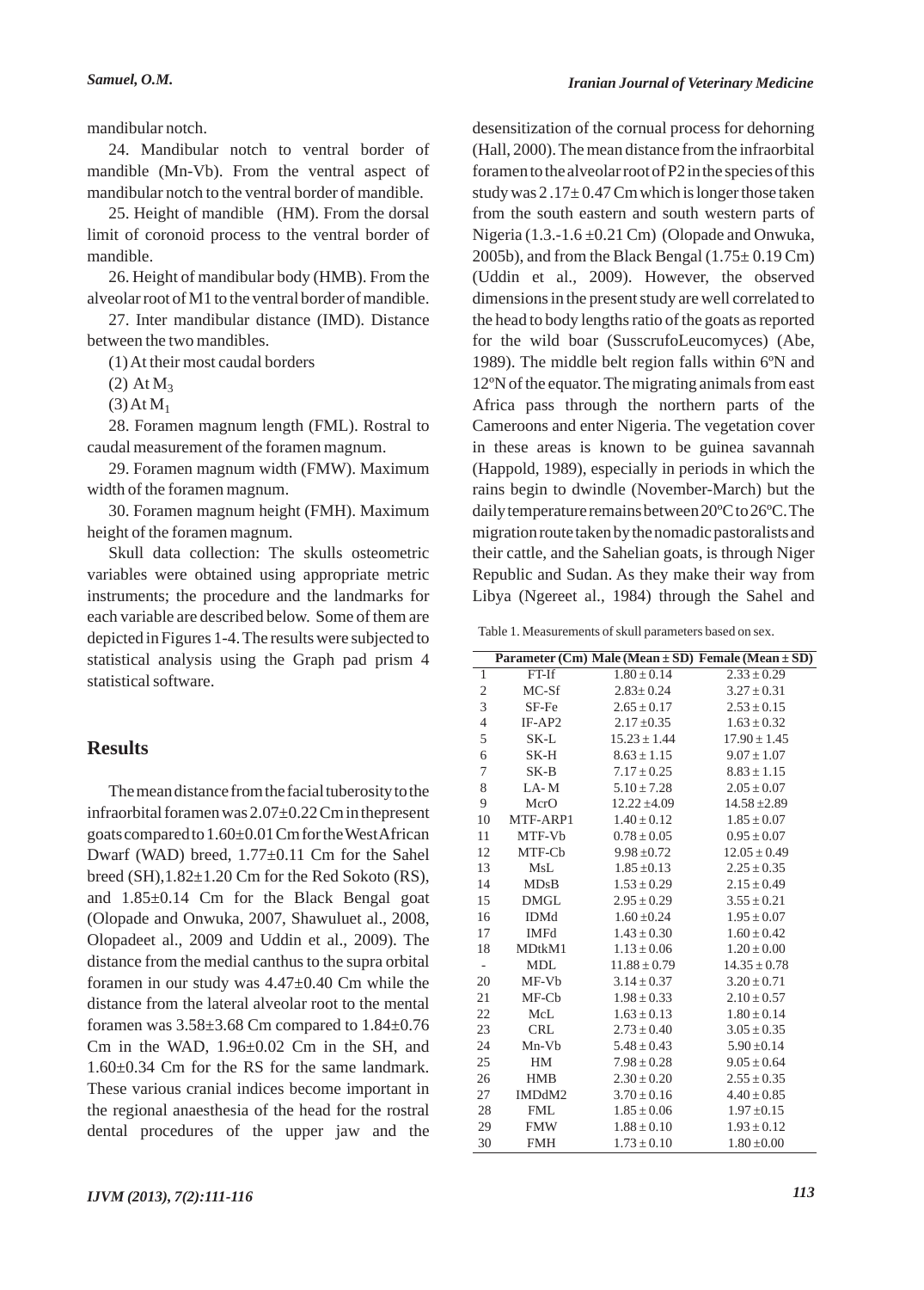

Figure 1a. Medial view of the left mandible of the goat from the middle belt region of Nigeria showing the following measurements: Mandibular foramen to the ventral border of the mandible (MF-Vb), Height of the mandible at molar 1 (HMB), Mandibular symphyseal length (MsL), Mandibular notch to the ventral border of the mandible (Mn-Vb), and the Coronoid process length (CRL).

Sudan savannahs, these animals are sold to the neighbouring states of Borno, Sokoto, and Kano. Animals that are taken through this route, compared to those taken through the northern Cameroons, have limited proportions of water and pasture coupled with more prolonged harsh weather periods per year. The exposure of the pregnant dams and the young in their various stages of development to this climatic stress is hypothesised to have profound effects on their developmental potentialities (Gilbert, 2006).

The mandibular thickness in all the three breeds at Molar 1-3 revealed that the mandible had the least thickness at molar 1, which is1.13 Cm in the breed under consideration, 1.05 Cm in the WAD, 1.03 Cm in RS, and 1.13 Cm in SH. This is the portion of the mandible that is most accessible during the oral examination and other clinical procedures (Habel, 1975). This study suggests that caution should be taken during these procedures because of the relative weakness of the mandible at molar 1 (Olopade and Onwuka, 2007).

Moreover, the foramen magnum height and width in both the RS and SH goats have similar values of 1.79 Cm and 1.85 Cm, respectively. However, in the WAD, they are 1.68 Cm and 1.60 Cm, respectively (Olopade, 2006). The foramen magnum height and width of the subject of this study was 1.76 Cm and 1.91 Cm, respectively, suggesting a divergence in morphology from the other three breeds (Simoenset



Figure 1b. Lateral view of the left mandible of the goat from the middle belt showing the measurements of mandibular length (MDL) andmandibular notch to the ventral border (Mn-Vb).

al.,1984). It should be noted that only the foramen magnum width showed a significant variation at p<0.05 in this goat.

The effects of severe climatic conditions with its resultant shortage of water and the scarcity of food coupled with the long distance of travel is speculated to contribute to the relatively smaller cranial values being reported in goats of the same type but from different regions of Nigeria (Newth, 1978; Patten, 1974). These values are significantly higher in the subjects being investigated than the others reported in this work. Despite the Sahel breed of goat travelling through Tchad Republic and Northern Cameroons spill into Adamawa (with better access to water in the Tchad basins) and the Benue river, the Benue state seems to be a rallying point where goats from all the mentioned routes are sold. The influence of the culture is to an extent that the migration of the nomads are targeted to meet the sale of the animals for thereligious and other festive periods which are more often in the later and drier parts of the year.

Proper classification of these goats becomes imperative where the standardization of the breed lines and the anticipated variable limits for different indices in different ecotypes/breeds needs to be specified. The interplay of the altitude, vegetation, and rainfall which is bimodal in Nigeria's vegetation zones are major contributory factors that determines the climate in these areas during which migrations occur (Happold, 1989). The Jos area has a higher altitude and therefore enjoys a higher and longer rainy periods in a year with a concomitant longer period of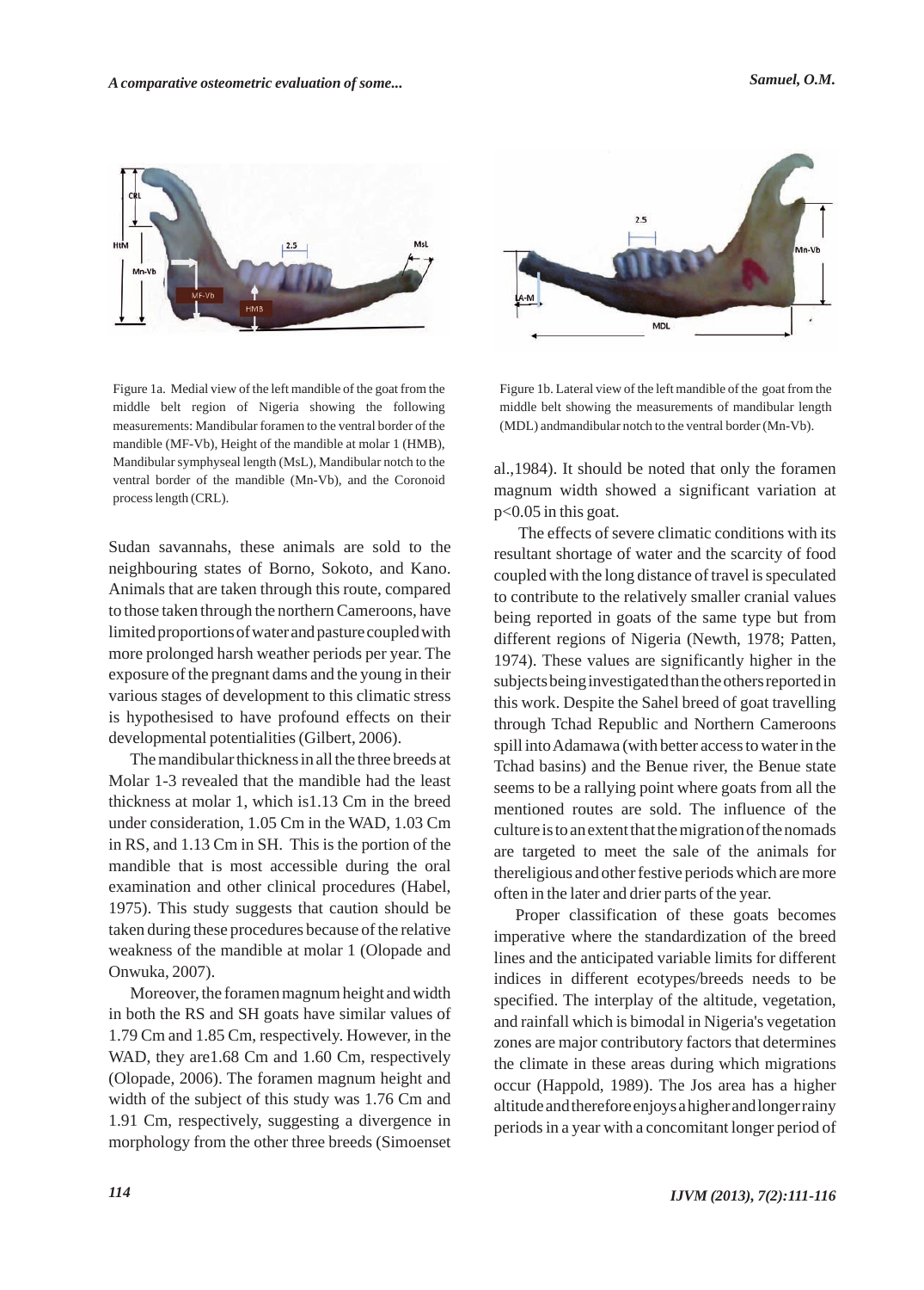

Figure 2. Lateral view of the skull of the typical middle belt goat without mandiblesshowing measurements of the skull length (SK-L),height (SK-H),facial tuberosity to the infraprbital foramen (FT-IF), and infraorbital foramen to the alveolar margin of premolar 2.



Figure 4. Caudo-rostral view of the skull of the typical middlebelt zone goat showing the foramen magnum measurements-Foramen magnum width (FMW) and Foramen magnum height (FMH).

access to good quality food and quantity of water as well as lower ambient temperatures during their breeding, gestations, and nursing seasons. These characteristics represent the influence of environment on the heredity and is thought to enhance the ontogenic variations in the phenotypic traits (Dunlop, 1963). Different ecotypes may therefore be obtained (Kwari, 2001; Otesile and Obasaju, 1982) which needs to be researched and classified.

It is therefore speculated that the present phenotypic type of the goat being studied might be one of the minor breeds or an ecotype of goats that is present in Nigeria from which there is no literary information regarding their population, size, and other peculiarities like kidding potentials (Haummeser,



Figure 3. Rostro-frontal view of the skull of a typical middle belt goat showing the measurements of the skull breadth (SK-B), from the medial canthus to the supraorbital foramen (MC-SF), and from the supraorbital foramen to the facial eminence (SF-FE).



Figure 5. Histogram of the frequency distribution of parameters measured between the sexes (1-18), Black columns for females and the shaded white ones for males showing error bars.

1975) and milk yield.

#### **Acknowledgements**

The authors of this investigation would like to thank the following individuals for different roles they played without hesitation when asked at short notices, Dr.I. Nwogwu from the department of Veterinary Anatomy, University of Nigeria, Nssuka; Mr. Andrew Odammah (O.C) the senior technologist in charge of the gross Anatomy laboratory who came with us to the goat market stalls as often as called upon and my personal custodian of the skulls specimen library.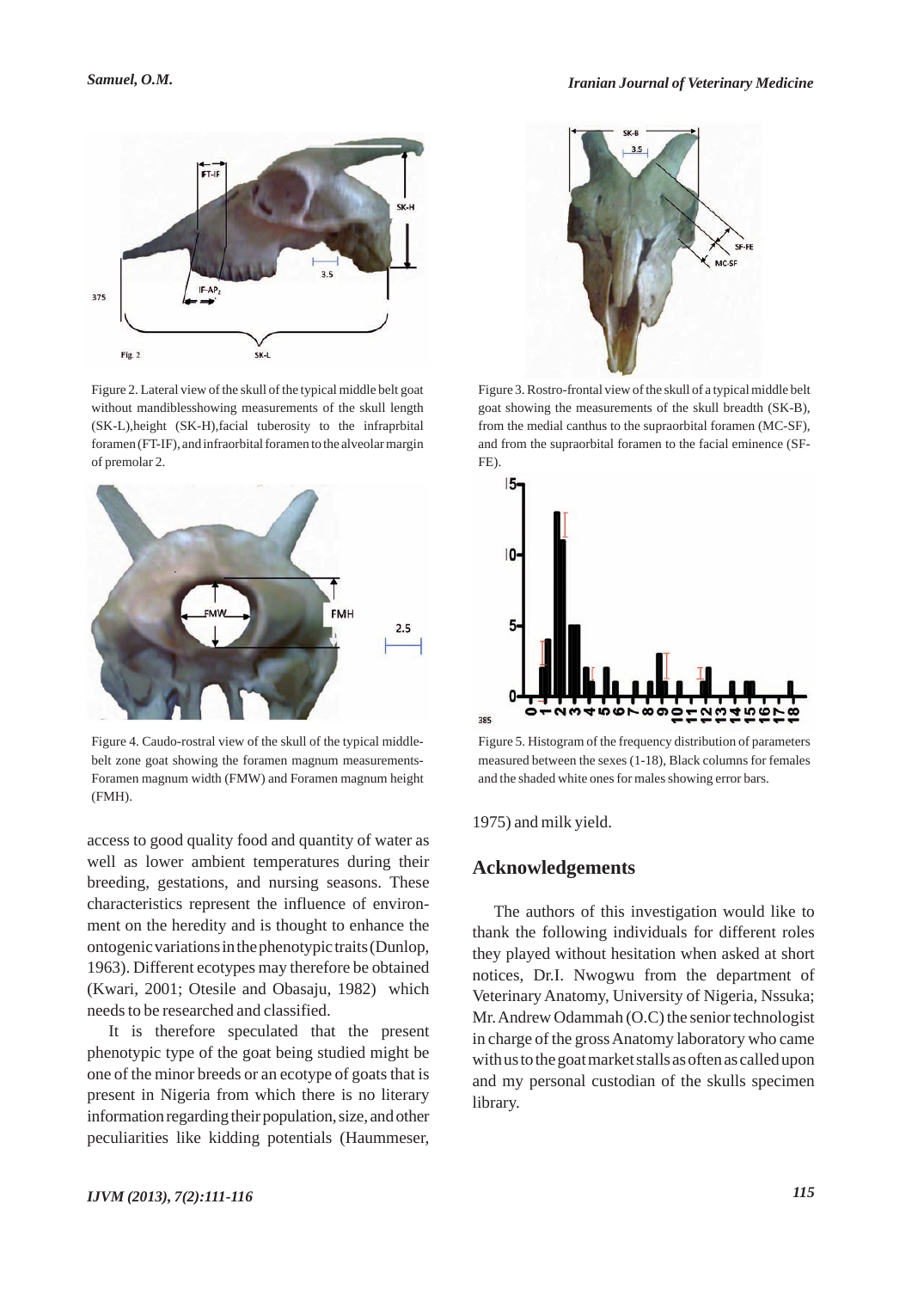## **References**

- 1. OlopadeJ, O. (2006) Morphometric analysis of the skull of three breeds of goats in Nigeria. Ph.D Thesis department of Veterinary Anatomy, faculty of Veterinary medicine, Uni Ibadan Nigeria.
- Haumesser, J.B. (1975) Quelques aspects de le 2. reproduction chez la cherre Rousse de maradi. Comparison avec d'autres races trop: Calesou subtropicales. Rev Elevmed Vet Pays Trop. 28: 225-234.
- 3. Kwari, H.D. (2001) A Morphological study of the ecotypes of Sahel goats in Borno state with special reference to sexual dimorphism. Ph.d. thesis .Department of Veterinary Anatomy, Faculty of Veterinary Medicine University of Maiduguri, Maidudguri , Nigeria.
- Coop, I.E. (1982) Sheep and goat production Elsevier 4. publishing company. 3: 45-49.
- 5. Epstein, H. (1971) The origin of domestic animals of Africa. Africana publishing. Corp. New York, London , Munich Vol II. p.193-309.
- Hall, L.W., Clarke, K.W., Trim, C.M. (2000) Wrights 6. Veterinary Anaesthesia and Analgesia  $(18<sup>th</sup>$  ed.). ELBS, BailliereTindall press.
- Hall, L.W., Clarke, K.W., Trim, C.M. (2000) Wrights 7. Veterinary Anaesthesia and Analgesia  $(18<sup>th</sup>$  ed.). ELBS and BailliereTindall
- Gilbert, F., Elliot, S. (2006) Developmental biology, 8.  $(8<sup>th</sup>$  ed.). sunderland, M.A Sinauer Sunderland press.
- 9. Sadler, T.W. (2004) Langmans Medical embryology  $(8<sup>th</sup>$  ed.) Williams and Wilkins Lippincott.
- 10. Kene, R.O.C., Agbo, C.N. (1998) Dental abnormalities of three breeds of Nigerian Goats. Trop Vet. 16: 15-22.
- 11. Olopade, J.O., Onwuka, S.K. (2007) Osteometric study of the skull of Red Sokoto (maradi) goats (Capra hircus) Implications for anaesthesia of the head (Int. J. Morphol 25, 407-410).
- 12. Olopade, J.O., Onwuka, S.K. (2008) A cranio-facial analysis of the skull of the red Sokoto (maradi) goat (Capra hircus) Eur J Ant. 12: 57-62.
- 13. Onar, V., Mutus, R., Kavechioglu, K.O. (1999) Morphometric analysis of the foramen magnum in German shepherd Dogs, Ann Anat. 179: 563-568.
- 14. Olopade, J.O., Samuel, O.M., Antia, R.E., Onwuka, S.K. (2009) Maxillofacial and mandibular phenotypes in the skulls of Red Sokoto and Sahel goats in Nigeria- The role of dental abnormalties. Nigerian Veterinary Journal.
- 15. Sarma, K. (2006) Morphological and craniometrical studies of the skull of Kagani goats (Capra hircus) from Jammu region int. J Morphol. 24: 449-445.
- Uddin, M.M., Ahmed, S.S.U., Islam, K.N., Islam, 16. M.M. (2009) Clinical Anatomy of the head region of the Black Bengal goat in Bangladesh. Int J Morphol. 27:1269-1273.
- 17. Habel, J.A. (1975) Applied Veterinary Anatomy corrected reprinting, xvii, Edwards brothers Michigan, USA.
- 18. Shawulu, J.C., Kwari, H.D., Olopade, J.O., Onwuka, S.K. (2008) Cranio-facial studies of different ecotypes of the Sahel Goat. Trop Vet. 26: 9-14.
- 19. Olopade and Onwuka S.K., (2005b) Morphometric study of the skull of the West African Dwarf Goat in the South West Nigeria. Nigerian Vet J. 26: 18-21.
- 20. Abe, M. (1989) Fundamental studies of animals of prehistoric Japan (3) Estimation of the growth stage and body size of the wild boar (Sus scrofoLeucomyces) by observation and measurement of crania. Anthrop Rep. 48: 27-63.
- 21. Happold, D.C.D. (1989) Mammals of Nigeria, clarandon press oxford, UK.
- 22. Ngere, L.O., Adu, I.F., Okubanjo, I.O. (1984) The Indegenious goats of Nigeria In: Animal Genetic Resources Information. UNEP/FAO, Rome. 3: 1-9.
- 23. Simoens, R., Poles, R., Lauwers, H. (1994) Morphometric analysis of foramen magnum in Pekingese dogs. Am J Vet Res. 55: 33-9.
- 24. Newth, R., David, R. (1978) Animal growth and Development Edward Arnolds publishers, Bedford; 18.
- 25. Patten, M., Bradley, J. (1974) Emryology of the pig  $(3<sup>rd</sup>$ ed.). McGraw Hill Books London. p. 66-8.
- 26. Dunlop, A.A. (1963) Interraction between heredity and environment in the Australian Merion strain X; Location- interaction in body traits and reproduction performance Australian J Agric Res. 14: 690-703.
- 27. Otesile, E.B., Obasaju, M.F. (1982) Relationship between age rostral teeth development in Nigerian Goats. In: proceedings of the  $3<sup>rd</sup>$  international conference in Goat production and disease University of Arizona. Tucson, USA.